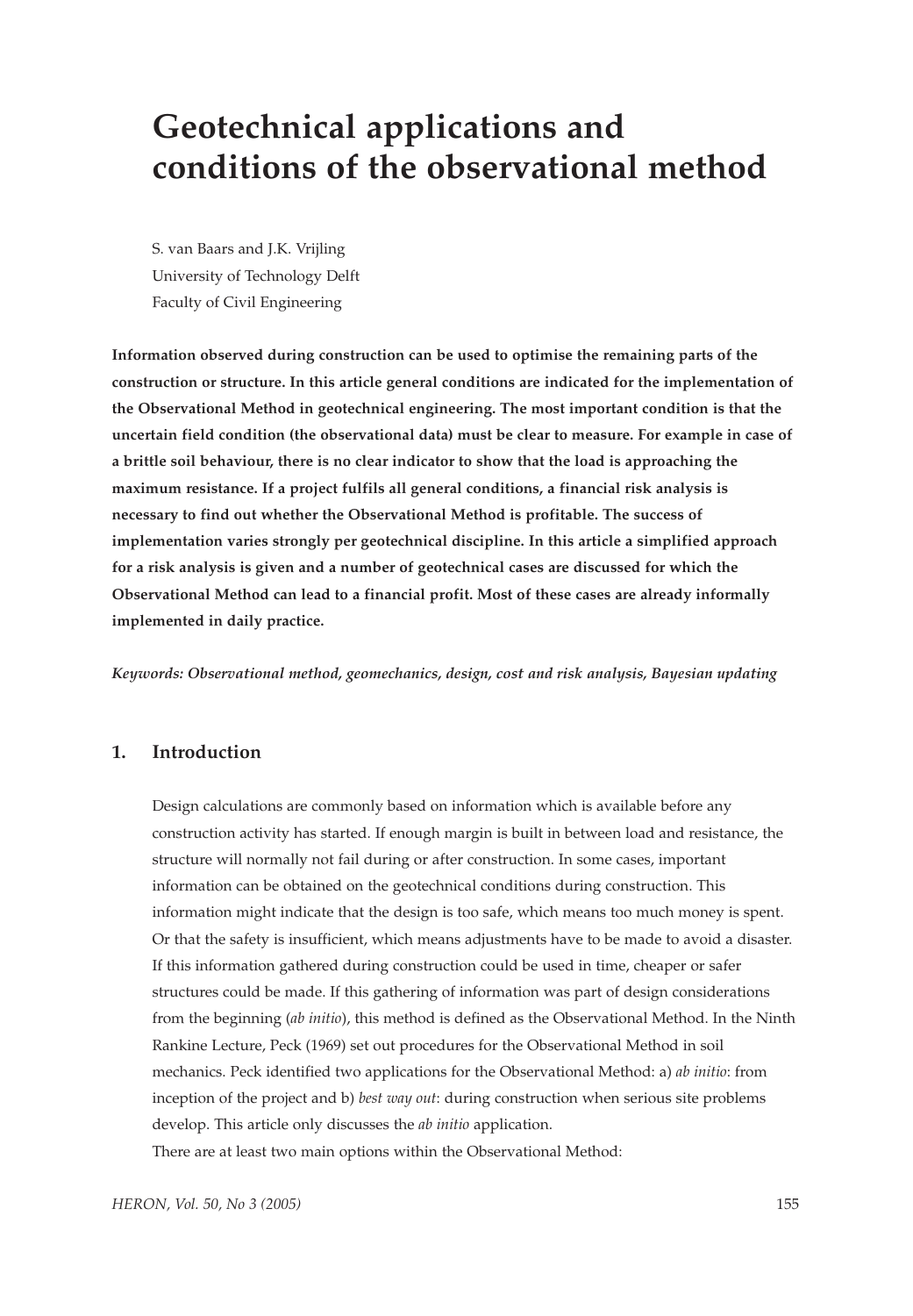- 1. Start with a standard structure, designed in a normal way. If during construction deformations or settlements indicate a more positive situation than expected, the (remaining part of the) structure can be simplified. In the same way very large deformations or settlements can lead to reinforcement of the structure.
- 2. Start with a lighter and cheaper structure, which is designed on basis of rather positive input data. If during construction deformations or settlements indicate a more negative situation than expected, the structure is reinforced.

Peck proposed that construction work should be started with a design based on the most probable soil conditions. However, this will not always lead to a solution with the lowest expectation value of the costs. This can only be solved with a financial risk analysis (see Benjamin and Cornell, 1970), because the consequence of failure is of paramount importance. This paper is organised as follows: firstly ten general conditions for the Observational method are mentioned, secondly a concept for a financial risk analysis is developed, thirdly two examples are presented and finally the Observational Method is discussed per geotechnical subject.

# **2. General conditions**

In order to be able to implement this observational method, one has to meet the following ten general conditions:

- 1. The observational method that implies changing the design during construction should not be excluded by law or contract.
- 2. There must be a considerable uncertainty of the actual field conditions.
- 3. The uncertain field condition (the observational data) must be somehow observable during construction.
- 4. If the soil strength is the uncertain field condition, then the soil behaviour must not be brittle. So, after reaching its maximum value, the strength of the soil should not decrease suddenly.
- 5. Disappointing, expected or favourable field conditions must lead to an appreciable difference in the cost or risk of the structure or construction.
- 6. The design of the structure can be adapted, simplified or reinforced after the observations have been obtained.
- 7. This means that the construction consists of at least two (but preferably more) stages.
- 8. The response time for monitoring and implementation must be appropriate to control the work.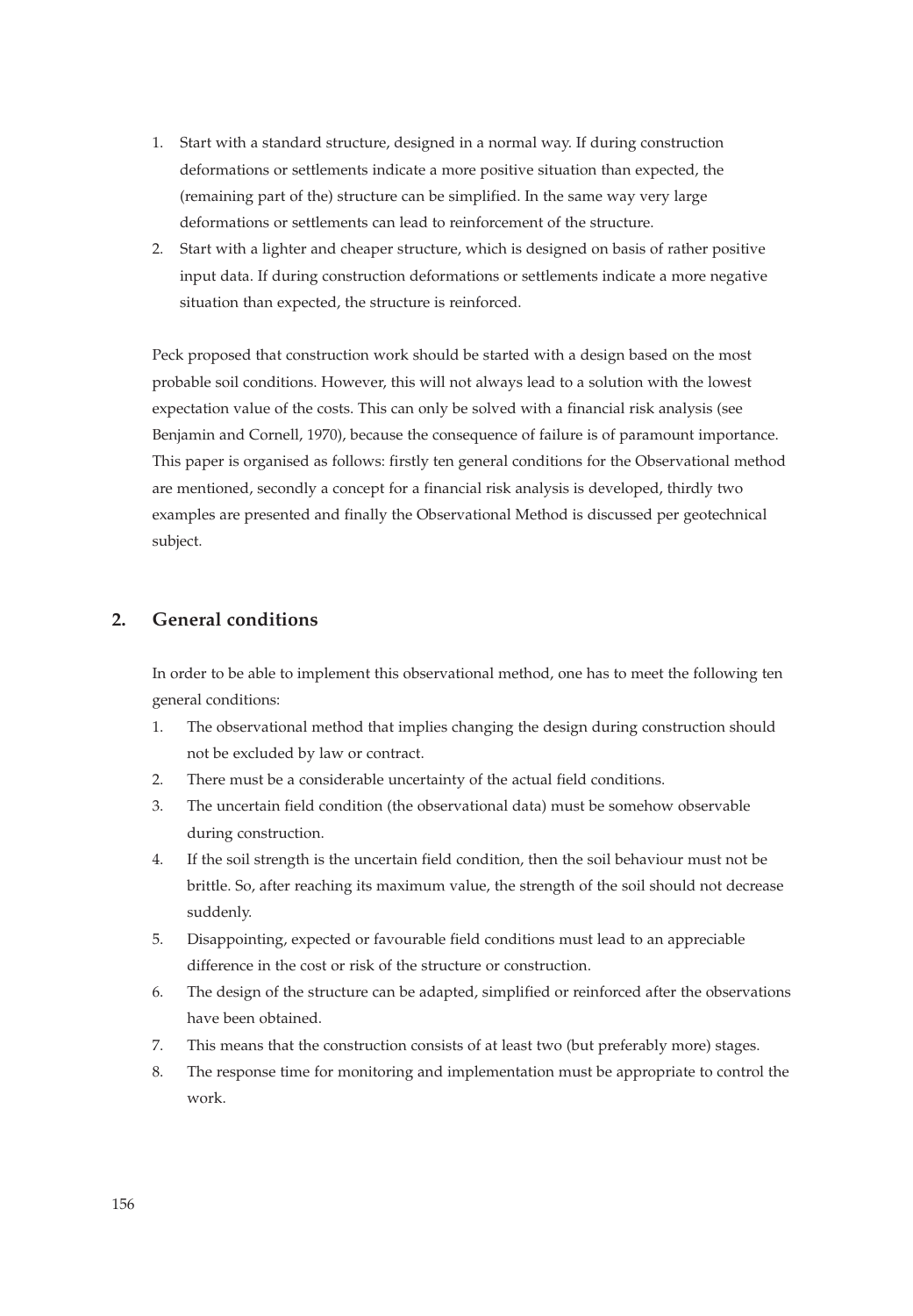- 9. If the construction is started with a lighter structure (option 2), one has to be sure that during the first stage no maximum load can occur, which leads to failure before the structure can be reinforced (see point 8).
- 10. The costs of changing the structure (extra costs times probability of exceedance) should be less than the profit (saving by the lighter structure times probability of exceedance).

Point 3 about the uncertain field condition (the observational data) is for most geotechnical cases the biggest problem, since the observational data must lead at the right time to specific information of a specific soil layer. (For example the settlement of an embankment depends on the stiffness, the permeability and the creep of each soil layer, so the overall settlement is often not a good indicator for the degree of consolidation of one particular layer).

This point is therefore also related to point 4, the problem of brittle behaviour. In case of a sudden failure there is insufficient time to reinforce the structure between the first indication of collapse and the moment of collapse.

If the first 9 general conditions apply, the Observational Method can be implemented. According to condition 10, this will not always be cost-effective, however. For example; if the uncertainty of the actual field conditions can be solved with additional soil investigation and if this is cheaper than the additional monitoring system for the observational method, the common method will always be cheaper. So, the choice for the Observational Method depends theoretically on a financial risk analysis.

# **3. Financial risk analysis**

The financial risk analysis presented here is based on the simplest OM (Observational Method) case possible: a case with only two construction stages (*a* and *b*), of which the second depends on the data observed during the first. The second construction stage can be build as a standard design or a lighter design. For this simple case the expectation value *C* of the total costs should be calculated for both options:

- 1) The standard or common design, without OM
- 2) The OM design, starting with a common (or even other) design

The expectation value of the cost *C* per option can be approximated by:

1) Standard: 
$$
C_s = S_a + S_{b=C} + P_{F,b=C} \cdot F
$$
 (1)

2) OM: 
$$
C_{OM} = S_a + P_{b-L} \cdot (S_{b-L} + P_{F,b-L} \cdot F) + (1 - P_{b-L}) \cdot (S_{b-C} + P_{F,b-C} \cdot F) + M
$$
 (2)

in which: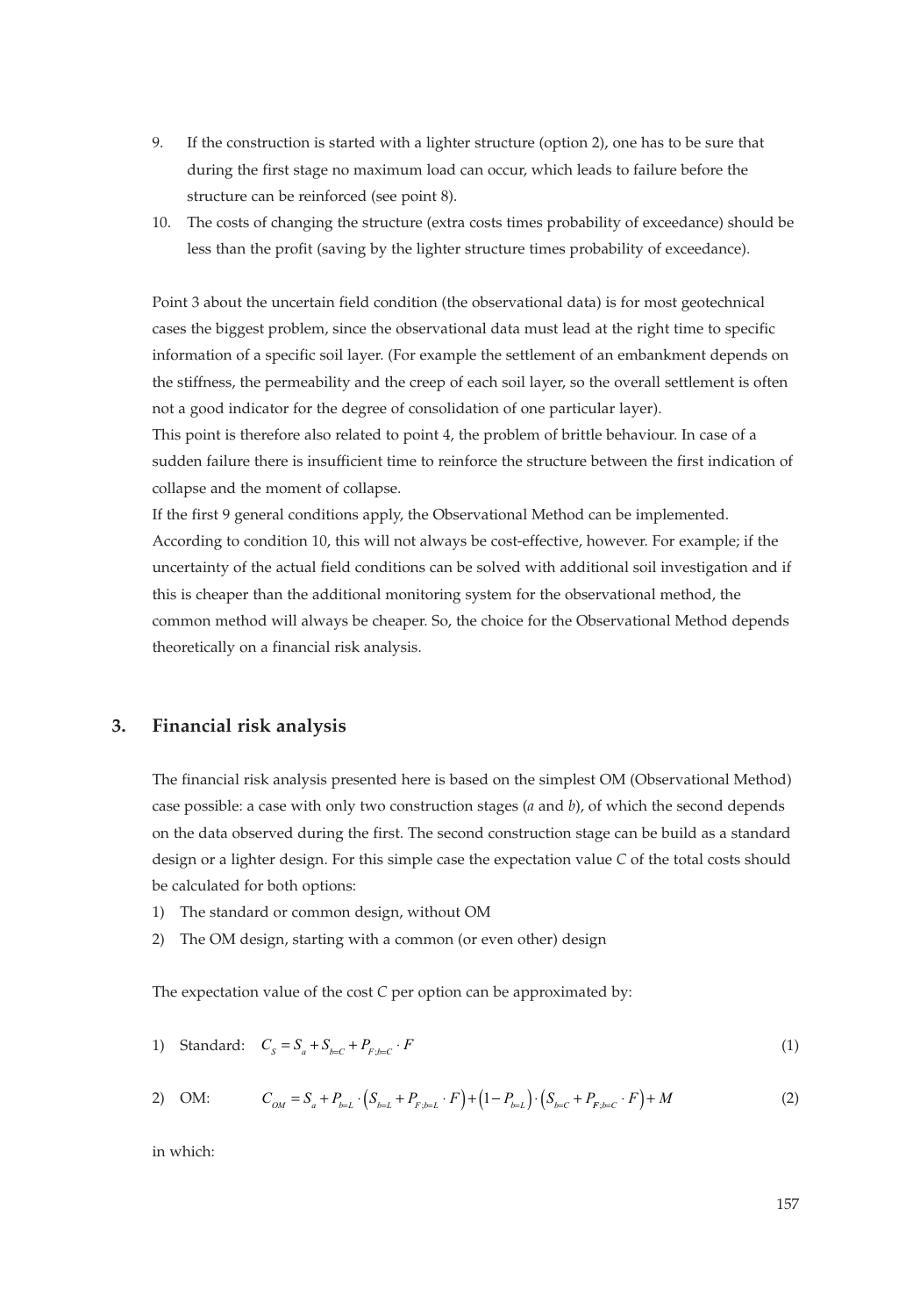$C_x$  = expectation value of the total cost for option *x* (Standard:  $x = S$ ; OM:  $x = OM$ )  $S_a$  = construction cost of the Structure of stage *a* (first stage)  $S_{i,j}$  = construction cost of the Structure of stage *b* being y (common:  $y = C$ ; light:  $y = L$ )  $P_{b=u}$  = Probability of stage *b* being *y* (common: *y* = *C*; light: *y* = *L*)  $P_{F;h=u}$  = Probability of Failure of structure if stage b = y (common:  $y = C$ ; light:  $y = L$ ) *F* = total cost of Failure *M* = total cost of Monitoring

Both equation 1 and equation 2 contain the probability of failure of the common structure  $P_{F,b-C}$ . Since the probability of failure of equation 2 depends on the intervention criterion (unlike equation 1), these parameters are not exactly the same. However, the values are almost the same, because the probability that a light structure will not be upgraded in case a standard structure would fail, can be neglected. Also the probability of failure of the light structure  $P_{F, h=1}$ and the probability that the observational data recommends a lighter structure  $(P_{b=L} )$  depend on the intervention criterion.

The cheapest option, i.e. the option with the lowest expected value of the costs, should be chosen.

The equation of the OM-case is merely an approximation because it already contains some simplifications, for example the total cost of failure *F* is regarded the same for both the light and the standard option. Another point is that the probability of failure is simply multiplied by the probability of changing the structure, while these are not completely uncorrelated. The simplified equations are used here because it is not possible to make very accurate calculations of the different probabilities of failure with a limited amount of soil data and without the observational data. Besides, this approach results in some important general conclusions. For example, from equations 1 and 2 it follows that the Observational Method is expected to be profitable in case:

$$
M + F \cdot P_{b=L} \cdot \left( P_{F; b=L} - P_{F; b=C} \right) < P_{b=L} \cdot \left( S_{b=C} + S_{b=L} \right) \tag{3}
$$

Once the decision is made to implement the Observational Method and the construction has started, a new question arises, which is whether an intervention to a lighter structure can be accepted. This intervention depends on the observational data *X*, which influences the posterior probability of failure of the structure  $P_{F:b=x|X}$ . The two possible options for the costs of construction phase *b* depends on the intervention: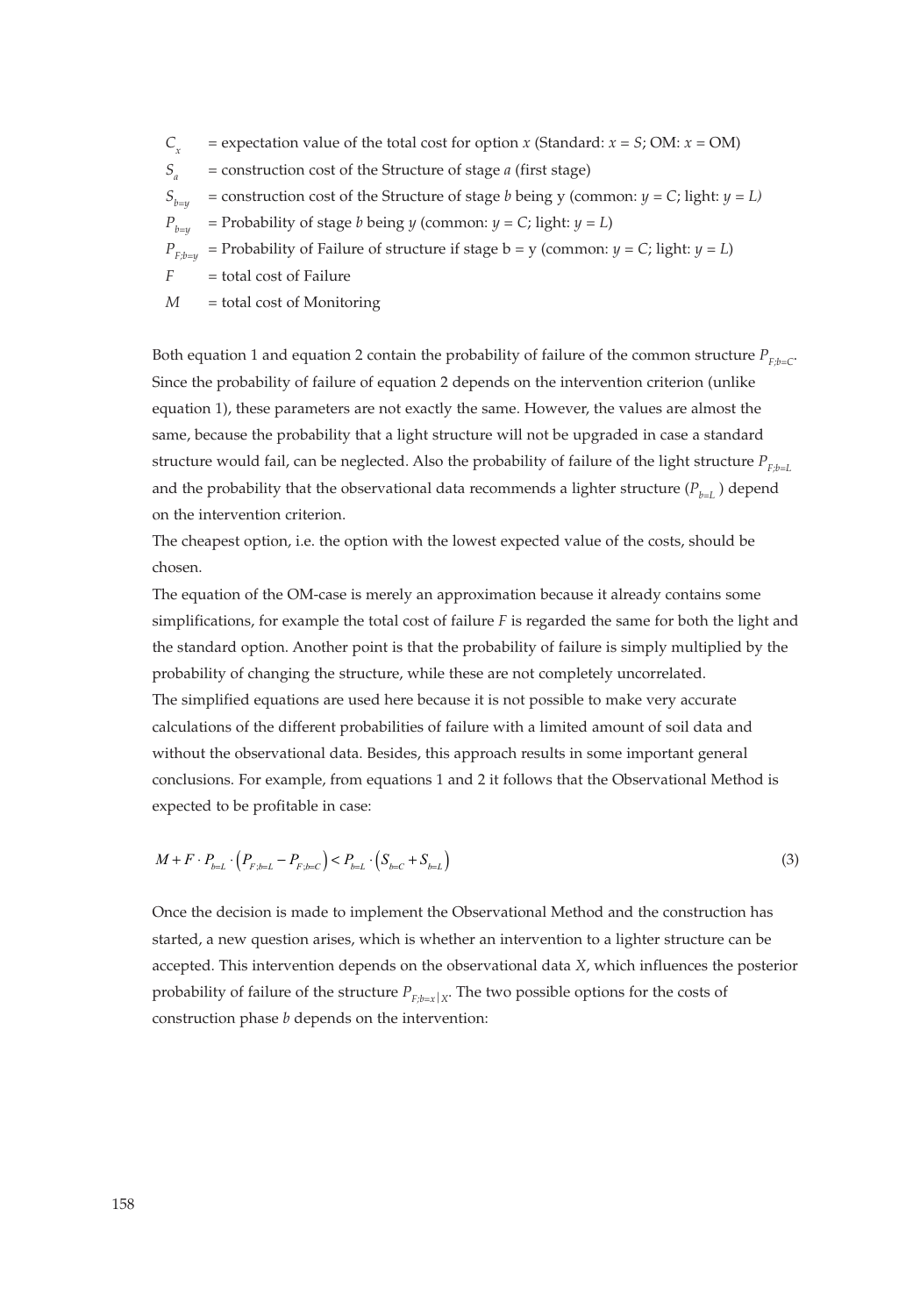1) intervention: standard to light: 
$$
C_{OM; b=L} = S_{b=L} + P_{F; b=L} \cdot F
$$
 (4)

2) no intervention: remaining standard  $C_{\alpha\mu\mu\sigma} = S_{\mu\sigma} + P_{\mu\mu\sigma} + F$  (5)  $C_{OM; b=C} = S_{b=C} + P_{F: b=C|X} \cdot F$ 

in which:

P*F;b=x*⏐*<sup>X</sup>* = the posterior Probability of Failure of the structure regarding observational data *X*

According to the equations 4 and 5 an intervention to a lighter structure is expected to be profitable in case:

$$
\left(P_{F,b=L|X} - P_{F,b=C|X}\right) < \frac{S_{b=C} - S_{b=L}}{F} \tag{6}
$$

This can be obtained by a relative low total cost of failure *F*, by a relative high profit of the lighter structure  $(S_{h=C} - S_{h=1})$  or, what is often more important, by a strongly reduced probability of failure of the lighter structure  $P_{F,h=I}$ , according to the observational data (point 3 of the general conditions). A strongly reduced probability of failure can only be achieved by a strong correlation between the parameter which determines the probability of failure and the parameter determined by the observational data. In other words observed deformation data will be in most cases insufficient for reducing the probability of failure caused by a lack of strength and strength data will be insufficient for reducing the probability of failure caused by a lack of stiffness.

Note that the decision to perform an observational method falls within the theoretical framework of the preposterior bayesian analysis The actual processing of the observations is called the posterior analysis. There is also a resemblance with condition based maintenance, where maintenance decisions are based upon the condition of the structure observed during inspections.

This case with two stages and two options in the second stage can be extended with more options per stage (for example an extra heavy design option) or more stages (more possible intervention times), but this will make the risk analysis far more complex. The approach described above will be the same however.

An observational approach of the soil strength is shown in the first example (Abutment foundation) of the following chapter. An observational approach of the settlement is shown in the second example (Settlement of an embankment). The probabilities of failure in both examples are calculated by numerical integration. An other calculation method is a Monte-Carlo simulation.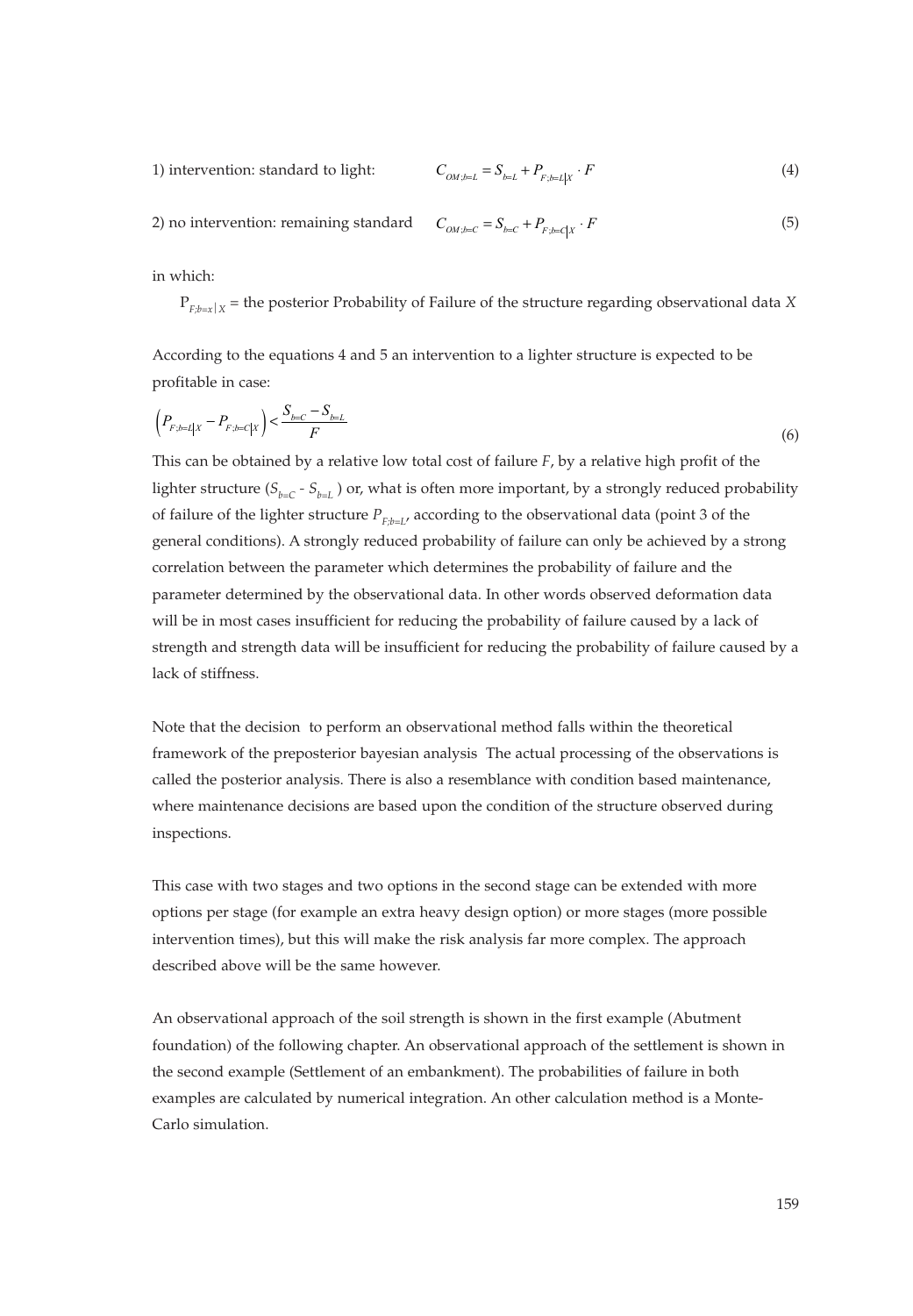# **4. Examples of the observational method**

#### *4.1 Example 1: Abutment foundation*

In this example a bridge is supported by an abutment. This abutment is also loaded by the weight of the embankment next to it. The maximum height of the embankment is 4 m. The slope in cross section is 2 to 1. The angle of internal friction of the sand is not exactly known and is characterised as a normally distributed random variable with the following average and standard deviation:

#### $\phi \sim N(\mu, \sigma) = N(34.0^{\circ}, 2.8^{\circ})$

In case a shallow foundation is chosen for the abutment, there will be failure if the angle of internal friction is less than  $\phi < \phi_{min} = 29.7^{\circ}$ , according finite element calculations. The probability of failure of the shallow foundation is according this data:

$$
P_F(\phi \langle \phi_{min} \rangle = 0.0623)
$$

If the structure fails, the value of the total damage will be  $F = k \epsilon$  1000. However, the abutment can be founded on piles instead. In this case there is almost no probability of failure. The pile foundation will cost additionally  $S_{b=C}$  -  $S_{b=L}$  = k€ 30. The question is whether it is profitable to install the pile foundation in order to reduce the expectation value of the total cost.



*Figure 1. Example 1: Abutment foundation: situation sketch*

The use of a shallow foundation is not profitable without the use of the observational data since the probability of failure is too large:

1000 k€·0.0623 > 30k€ ⇒ 62 k€ >30 k€

The Observational Method is introduced by calculating the minimum required angle of internal friction necessary for a stable slope in cross section. According to a Bishop circular slip surface calculation the slope is only stable when  $\phi > \phi_{stable} = 29.1^{\circ}$  (in this case  $P_F(\phi > \phi_{stable}) = 0.0401$ ). The idea is to use a shallow foundation in stead of the pile foundation only in case the slope is stable. The probability of failure of the abutment will then be: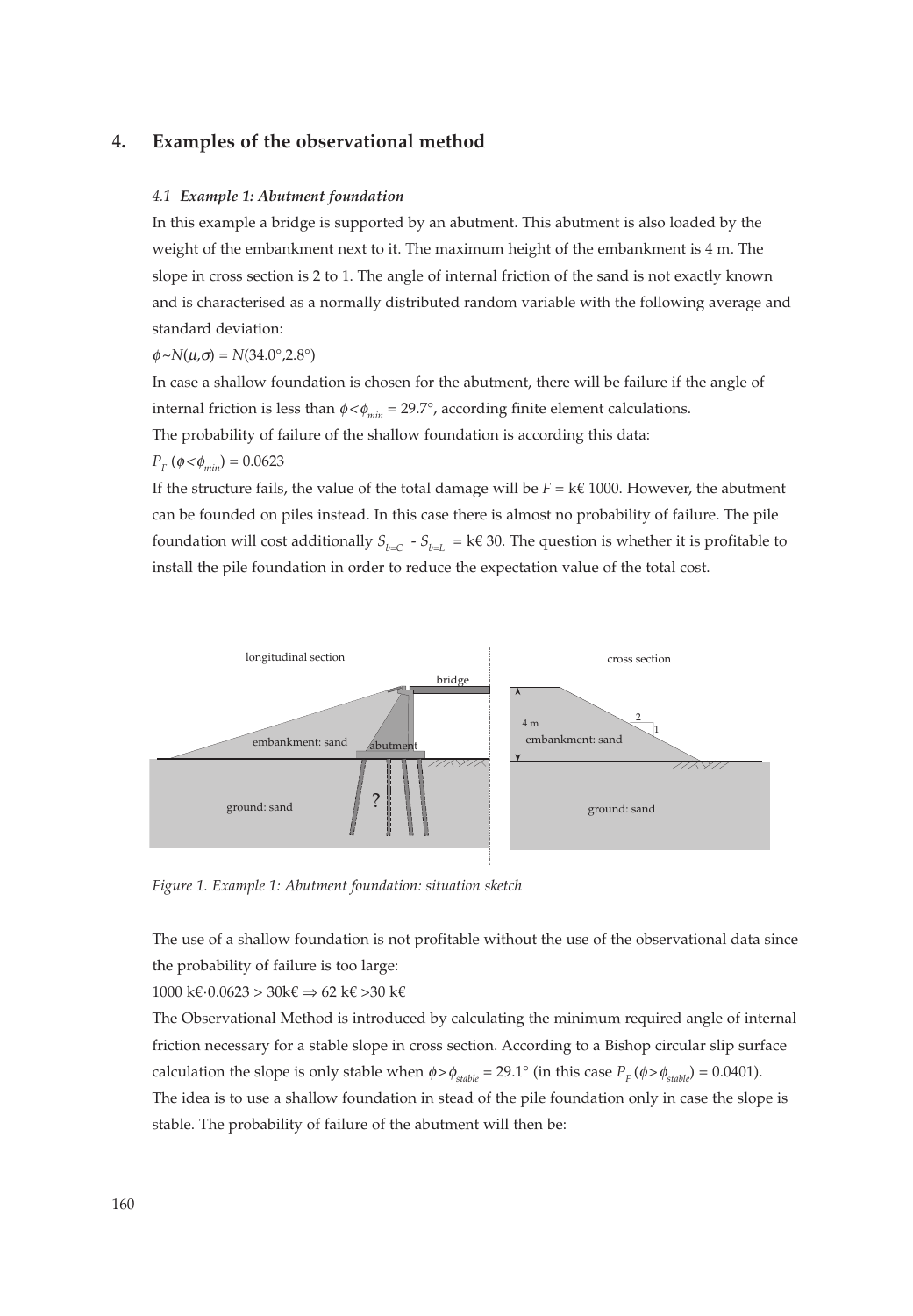$$
P_{F: b = L \mid X} = P_F(\phi_{stable} < \phi < \phi_{\min}) = \frac{0.0623 - 0.0401}{1 - 0.0401} = 0.0231
$$

The monitoring costs are limited, because only the stability of the slope of the embankment in cross section has to be checked visually. According to equation 3, the Observational Method is profitable, because:

$$
M + F \cdot P_{b-L} \cdot (P_{F,b-L} - P_{F,b-C}) < P_{b-L} \cdot (S_{b-C} + S_{b-L})
$$
\n
$$
\Rightarrow 0 + 1000 \text{ keV } P_{b-L} \times (0.0231 - 0) < P_{b-L} \times 30 \text{ keV}
$$
\n
$$
\Rightarrow 23 \text{ keV } 30 \text{ keV}
$$

The expected profit is in this case 30 k€ - 23 k€ = 7 k€.

A decision tree summarizing the three alternatives is shown in figure 2.



*Figure 2. A decision tree with cost expectations of the alternatives*

The observational method works well in this example, because the probability of failure can be reduced strongly with (almost) no monitoring costs and the mentioned intervention and failure costs have, in this case, the right ratio.

#### *4.2 Example 2: Settlement of embankment*



*Figure 3. Embankment; geometry and specific weights*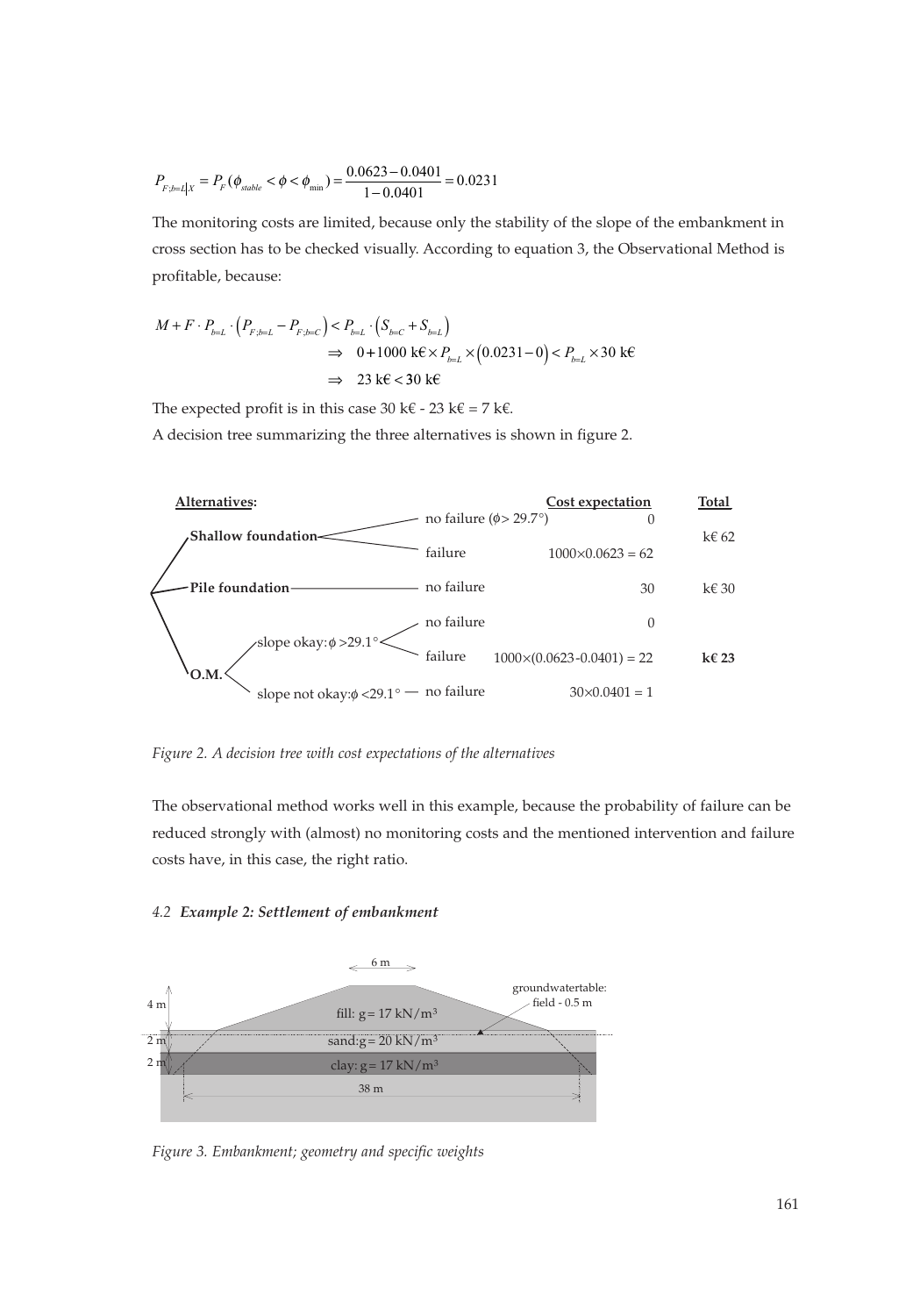Suppose a fill embankment for an entry ramp of a High-Speed-Train bridge is made on a sand layer which is on top of a clay layer. In this example the geometry is known, see figure 3. The additional load of the new embankment is assumed to be linear over a width of 38 m of the clay layer. The initial vertical effective stress is in the centre of the clay layer is  $\sigma'_{v,i}$  = 32 kPa. After loading the vertical effective stress becomes  $\sigma'_{v}$  = 83 kPa. The corresponding settlement is predicted with the method of Koppejan (1948). According to this method the strain of the clay layer is:

$$
\varepsilon = U \left( \frac{1}{C'_{p}} + \frac{1}{C'_{s}} \log(t) \right) \ln \left( \frac{\sigma'_{v}}{\sigma'_{v,i}} \right)
$$
\n
$$
\tag{7}
$$

In which:

 $\varepsilon = \frac{\Delta H}{H}$  = strain [-]  $\Delta H$  = settlement [m]  $h=H/2$  = draining distance = half the layer thickness [m] *U* = degree of consolidation [-] *C'p* = primary settlement stiffness [-] *C's* = secondary (creep) settlement stiffness [-]  $t =$  time after loading [d]  $\sigma'$ <sub>π</sub> = vertical effective stress after loading [kPa]  $\sigma'_{\eta i}$  $=$  initial vertical effective stress [kPa]

The degree of consolidation can be approximated by:

$$
U \approx \frac{2}{\sqrt{\pi}} \sqrt{\frac{c_y t}{h^2}} \quad (U < 0.5) \tag{8}
$$

$$
U \approx 1 - \frac{8}{\pi^2} \exp\left(-\frac{\pi^2}{4} \cdot \frac{c_v t}{h^2}\right) (U > 0.5)
$$
\n(9)

The vertical coefficient of consolidation depends on the permeability and stiffness of the soil:

$$
c_v \approx \frac{k \cdot \bar{\sigma}^{\prime} \cdot C_p^{\prime}}{\gamma_w} \tag{10}
$$

In which:

 $k =$  permeability of soil  $[m/d]$  $\bar{\sigma}'_v = (\sigma'_v + \sigma'_{v,i})/2$  = average effective stress [kPa]  $\gamma_w$  = specific weight of water [10 kN/m<sup>3</sup>]

Suppose the three clay parameters are uncertain. These are random variables with a coefficient of variation of 20%, so: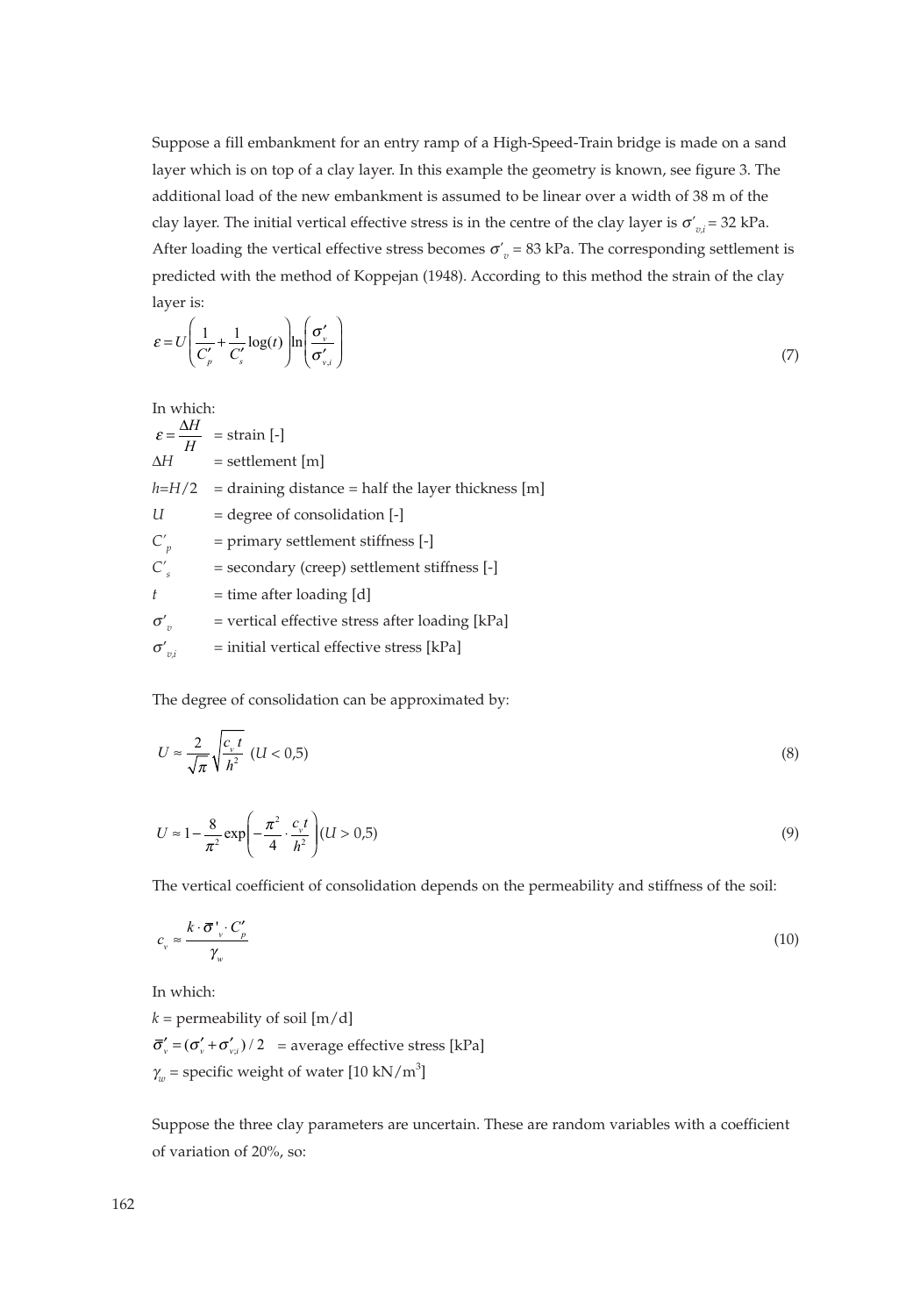$C'_p \sim N(\mu, \sigma) = N(20, 4)$  $C'_{s} \sim N(\mu, \sigma) = N(100, 20)$  $k \sim N(\mu, \sigma) = N(40.0 \cdot 10^{-6} \text{ m/d}, 8.0 \cdot 10^{-6} \text{ m/d})$ 

Figure 4 shows the expected value of the settlement over time.



*Figure 4. Embankment; settlement versus logarithmic time*

The expected final settlement  $\Delta H$ <sub> $t=10,000$ </sub> is found to be 0.172 m. However not the final settlement is important in this case, but the residual settlement between the commissioning date and the final date. Suppose the following points:

- *t* = 100 days, which is halfway the logarithmic time scale, is the last moment to intervene.
- At *t* = 1000 days (the commissioning date) the rail is installed on the embankment. This is the start of the residual settlement.
- At *t* = 10,000 days (the final date) the rail and the embankment are reconstructed. This is the end of the residual settlement.
- There are two options: 1) No temporary surcharge is used, 2) A temporary surcharge is used between *t* = 100 days and 1000 days, to accelerate the settlements. The additional cost for this option is k€ 10.-.
- The residual settlement should be less than  $\Delta z = \Delta H$   $_{t=10,000}$   $\Delta H$   $_{t=10,000}$  < 0.025 m.
- The penalty for non-compliancy is  $F = k \in 100$ .

The contractor wants to use option 2 in case the probability of non-compliance is more than:  $P_{\text{min}} = k \in 10 / k \in 100 = 0.100$ 

In this case the expected value of the residual settlement is only Δ*z =* 19 mm but the prior probability of exceedance of the maximum residual settlement is:

 $P_F(\Delta z > 0.025) + 0.120 > P_{\text{min}}$ 

This means it is more safe and slightly cheaper (on average) to use the temporary surcharge. However the Observational Method might save some money.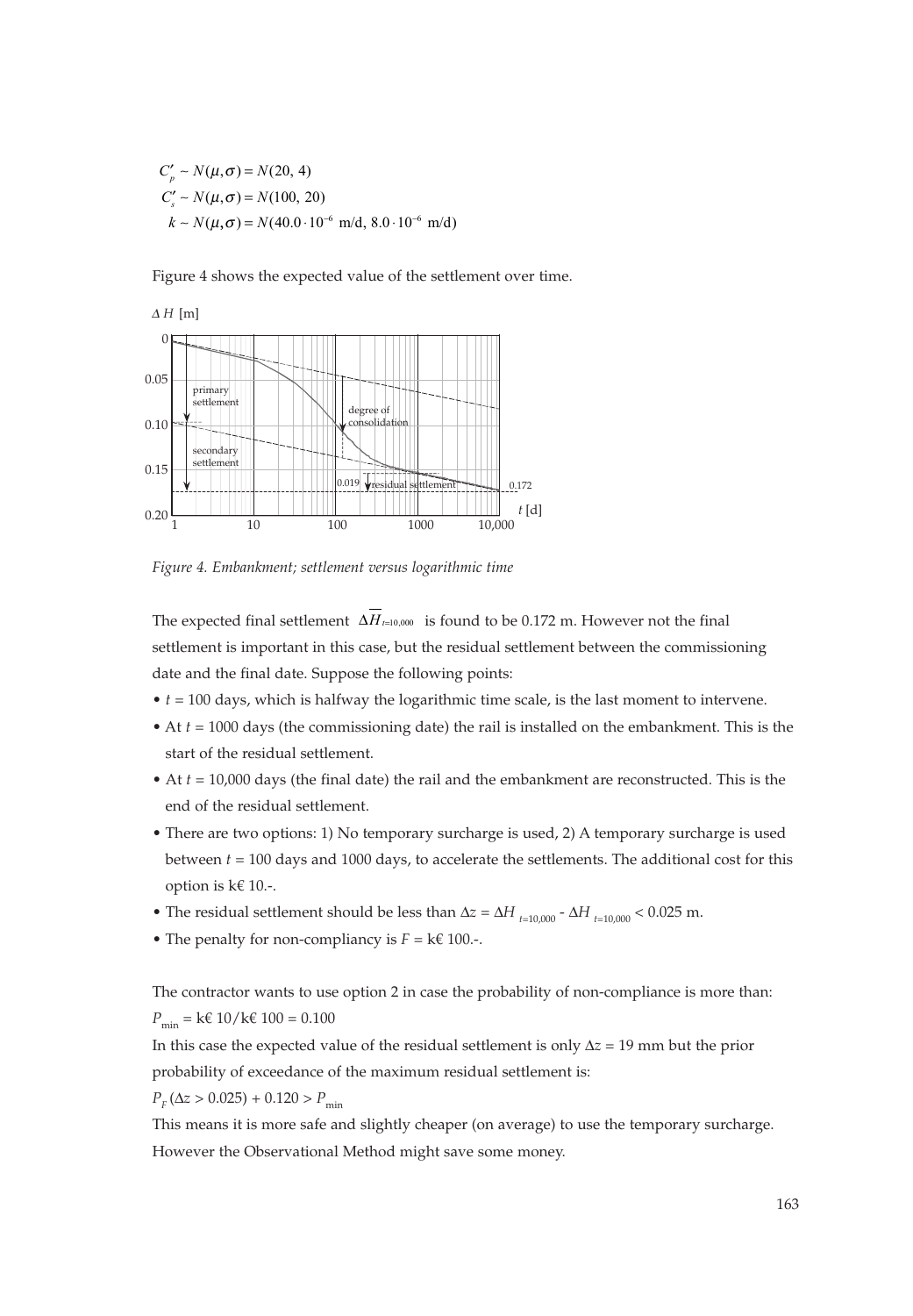In this example the settlement at  $t = 100$  days is observed to be only  $8\%$  more than expected (i.e. 28% upper limit!). With the same method as example 1, the posterior probability of exceedance can be found:

 $P_{F} (\Delta z > 0.025 \Big| \Delta H_{_{t=100}} \approx 1.08 \cdot \Delta \overline{H}_{t=100}) = 0.139 > P_{\min}$ 

So, the probability of non-compliancy has increased. This means that the observation of the settlement gives only poor information. The reason for this can be seen in figure 4. The settlement from *t* = 1000 d to *t* = 10,000 d is completely controlled by creep (*C*' *s* ), but the settlement at *t* = 100 days is for 71% controlled by the primary settlement (*C*' *p* ) and the consolidation (*c<sub>n</sub>* or *k*). In other words, this problem does not satisfy condition 3 which says that the uncertain field condition (*C*' *s* ) must be observable for successful implementation of the Observational Method.

The Observational Method is more successful in case the primary and secondary stiffness parameters are strongly correlated, which is often the case for natural clays. Suppose the correlation is in this example almost 100%. The prior probability and the posterior probability of exceedance will then become:

 $P_{F}(\Delta z > 0.025) = 0.121 > P_{\min}$ 

$$
P_F(\Delta z > 0.025 \Delta H_{t=100} \approx 1.08 \cdot \Delta H_{t=100}) = 0.069 < P_{\text{min}}
$$

Hence, the correlation improves the estimate of the residual settlement such that in this case no temporary surcharge is necessary anymore. In order to benefit from the Observational Method the uncertain field condition (creep) must be directly on indirectly observable. Two situations apply to this. First, the intervention date is long after the primary consolidation, which is seldom the case. Second, there is sufficient correlation between the primary and secondary stiffness.

If the failure criterion was not about residual settlement, but about final settlement, than the Observational Method becomes even more useful. Suppose the same embankment must only have a height of 4 m with a tolerance of 20 mm on day *t* = 1000 d. Therefore the contractor restores the settled embankment back to 4 m height at day *t* = 100 d and leaves the site. He comes back on day *t* = 1000 d to restore the additional settlement. However, he wants to avoid the costs of this last restoration. Therefore he decides to apply the Observational Method by making the embankment higher on day  $t = 100$  d with an extra height of:

$$
\Delta H = \frac{\Delta H_{_{I=1000}}}{\Delta H_{_{I=100}}} \cdot \Delta H_{_{I=100}} = 1.546 \cdot \Delta H_{_{I=100}}
$$

In other words, the expected ratio between the settlement on day *t* = 100 d and the final settlement on day *t* = 1000 d is assumed to be the real ratio. This is not completely correct, but by using the observational data (the settlement on day *t* = 100 d) and this expected ratio, the contractor only has to come back in 21% of the cases. In this way the Observational Method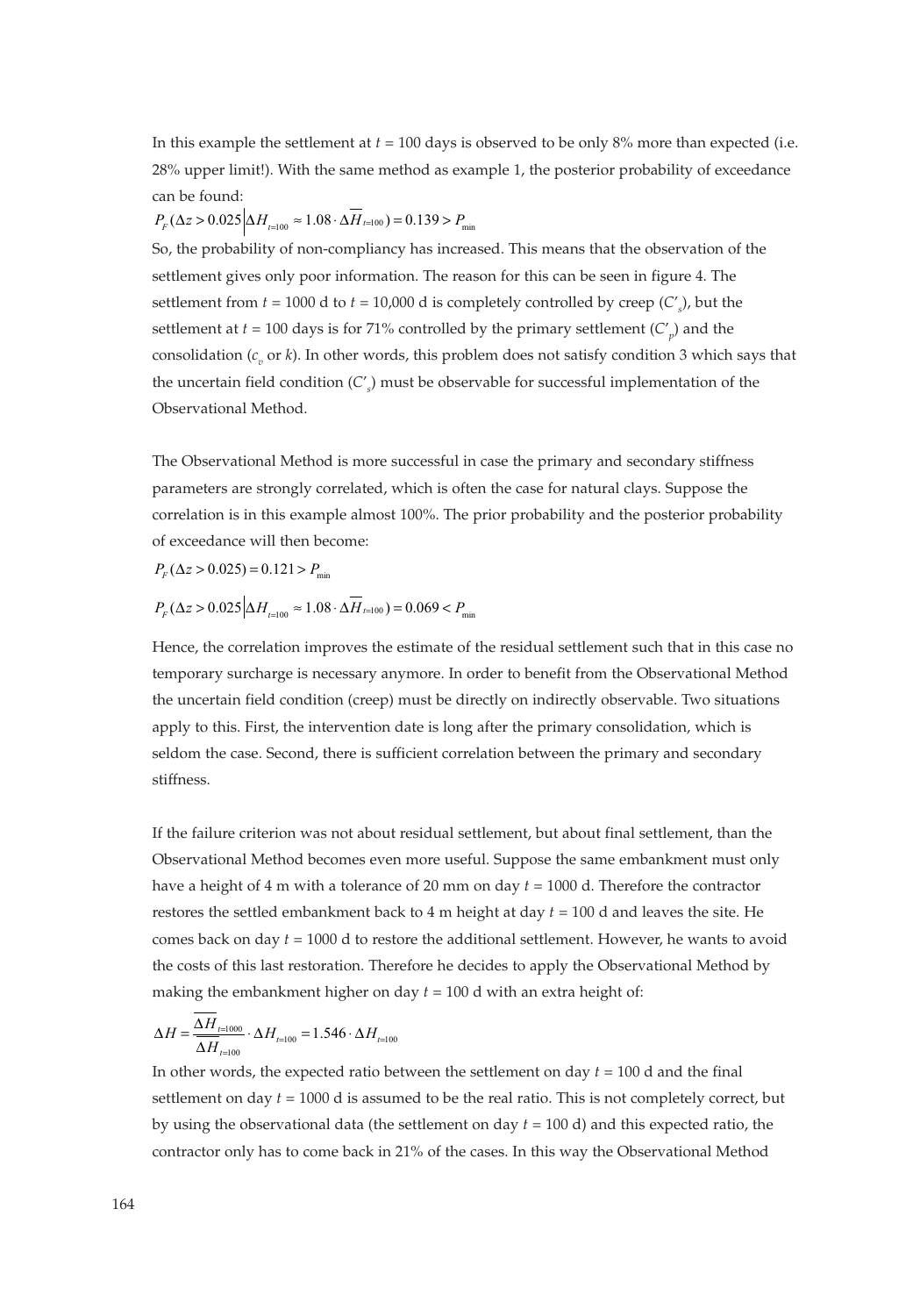becomes both simple and useful. It can even be further optimised by measuring the pore pressures too. Suppose pore pressures indicate that the permeability and consolidation is as expected (i.e. average). Then a risk analysis shows that the contractor only has to come back in less than 10% of the cases:

 $P_{r}$ ( $\left\| \Delta z_{_{t=1000}} \right\| > 0.020 \left| k \approx \overline{k} \right) = 0.096$ 

# **5. Qualitative discussion on a geotechnical observational method**

The observational method in geotechnical engineering is most clearly explained if the main subjects within geotechnical engineering are treated separately:

- 1. Settlement and consolidation
- 2. Stability
- 3. Groundwater flow
- 4. Horizontally and vertically loaded piles and pile groups
- 5. Sheet pile walls
- 6. Bored tunnels

## *5.1 Settlement and consolidation*

In practice the Observational Method is often used informally for the design of structures subjected to settlement and consolidation. The uncertainty of these structures is caused by the unknown stiffness and permeability of the related soft soil layers. Therefore the design contains several options with different settlement periods during construction, an extra surcharge or a different drain distance. The choice between these options may depend on settlements observed during construction. The structures can be divided in (A) Single loaded structures and (B) Repetitive step loaded structures:

- (A) The second example in this paper, a settlement caused by an embankment, falls in this category. If the failure criterion depends on the final settlement, then it is easy to benefit from the Observational Method. If it depends on the residual settlement, than there must be a strong correlation between primary and secondary settlement, or the intervention date must be long after the consolidation phase. A good example of this last condition is the Foyle Bridge East Abutment. The free-draining sandy ground conditions ensured that the embankment consolidation was completed within a few months after the fill was placed. The date of the abutment shimming option was 2.5 years later, which was enough to observe the creep behaviour (Nicholson and Low, 1994).
- (B) An example of a repetitive step loaded structure is the construction of a coastal reclamation project, such as the Singapore's Changi Airport (Choa, 1994). The load is repetitive when the embankment grows horizontally in a slow process. In this case the different areas are in different consolidation phases. If the subsoil is rather homogeneous, data of filled area's can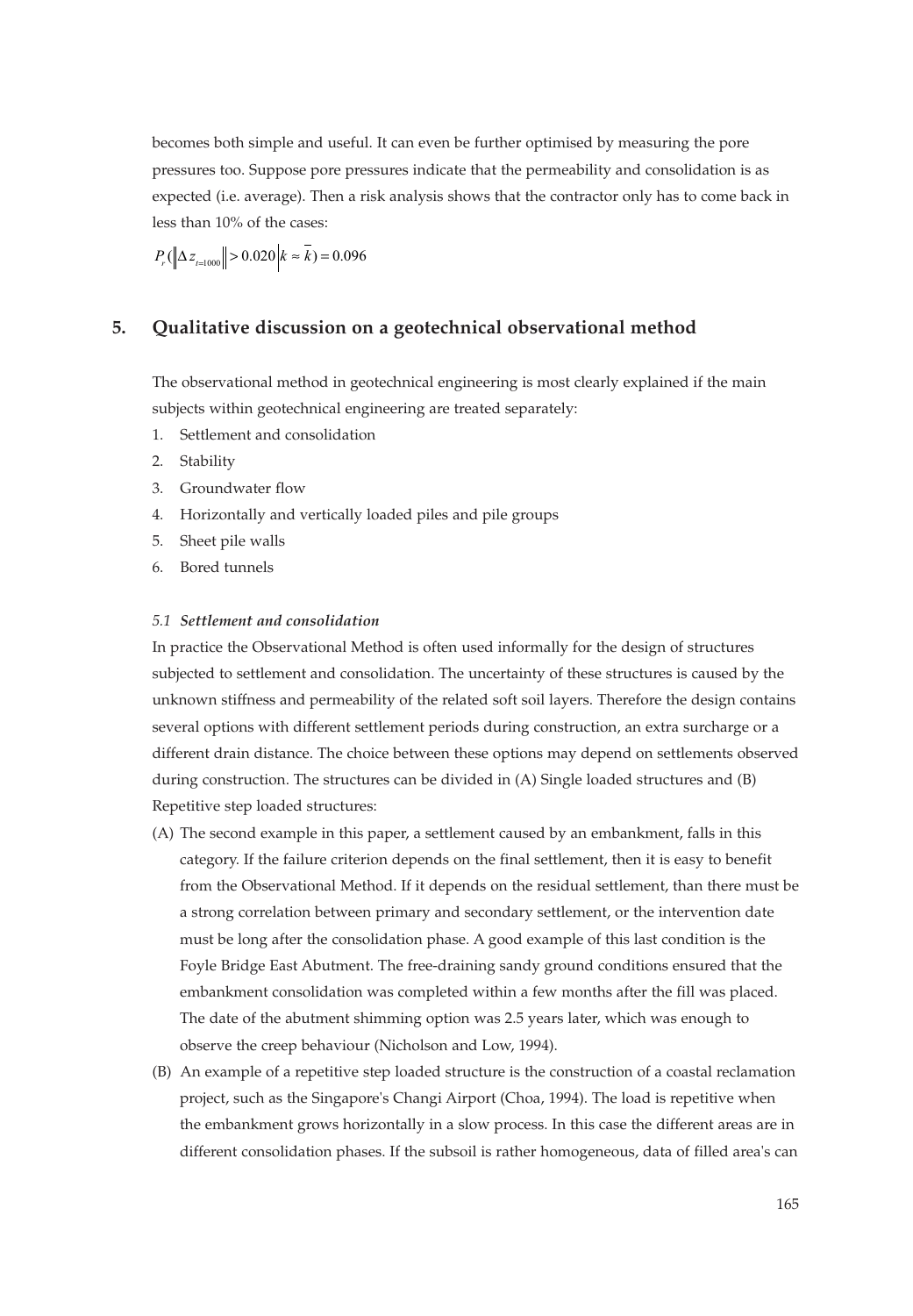be used for areas still to fill. This is an ideal situation for the Observational Method. One can economically optimise the vertical drain distance in the process, since a 10% reduction in the drain distance results in 21% less drains. The additional conditions for implementing an Observational Method are in this case:

- The loading is repetitive.
- The time between the repetitive loadings must be a substantial part of the consolidation time, in order to have useful settlement observations.
- The soil behaviour of the different areas is strongly correlated (homogeneous).
- This correlation must be known for optimisation of the loading process.

## *5.2 Stability*

The stability of a structure depends both on the load and the resistance (strength). Observed displacements give very poor indication of the posterior probability of failure. Weak soil layers can be overlooked, the soil behaviour might be brittle and the correlation between material strength and material stiffness is rather weak. At continuous rapid loading the stability decreases while the displacement grows. Over time however, the displacement grow, due to consolidation of clay and peat layers, but the increase of the effective soil stresses increases the stability. This shows that soils have a very poor stiffness-strength relation, so the displacement is seldom a good indicator for the stability during the construction phase of a structure and is therefore in common practice seldom used.

For the calculation of the total strength of a structure, samples of all related soil layers must be taken from the site and tested in a laboratory. In order to use the Observational Method for (ground) structures, one has to obtain extra information about the uncertain field condition (Point 3: the observational data), which is in this case the strength. The first example about the abutment foundation shows that other nearby structures can provide the additional data. Also the structure itself can provide this information, for example the fact that a structure did not fail during a certain loading in the past.

For dikes the maximum load does not occur during the construction phase but after construction during high water at sea or in the river, during the exploration phase of the dike. Previous high water loads, in which there was no dike failure, can be used for calculating the proven strength of a dike for a risk analysis, see Calle & Van Der Meer (2001). The proven strength can also be used for a design of a dike enlargement.

## *5.3 Groundwater flow*

The theory of groundwater flow is important for the design of dewatering installations for building pits. The effectiveness of a pumping installation depends highly on the geometry of the soil layers and their permeability. Especially when there are sand lenses within clay layers, the uncertainty is high, since the permeability of sand is several orders of magnitude larger than the permeability of clay. The major sand lenses can be found by cone penetration tests, but a single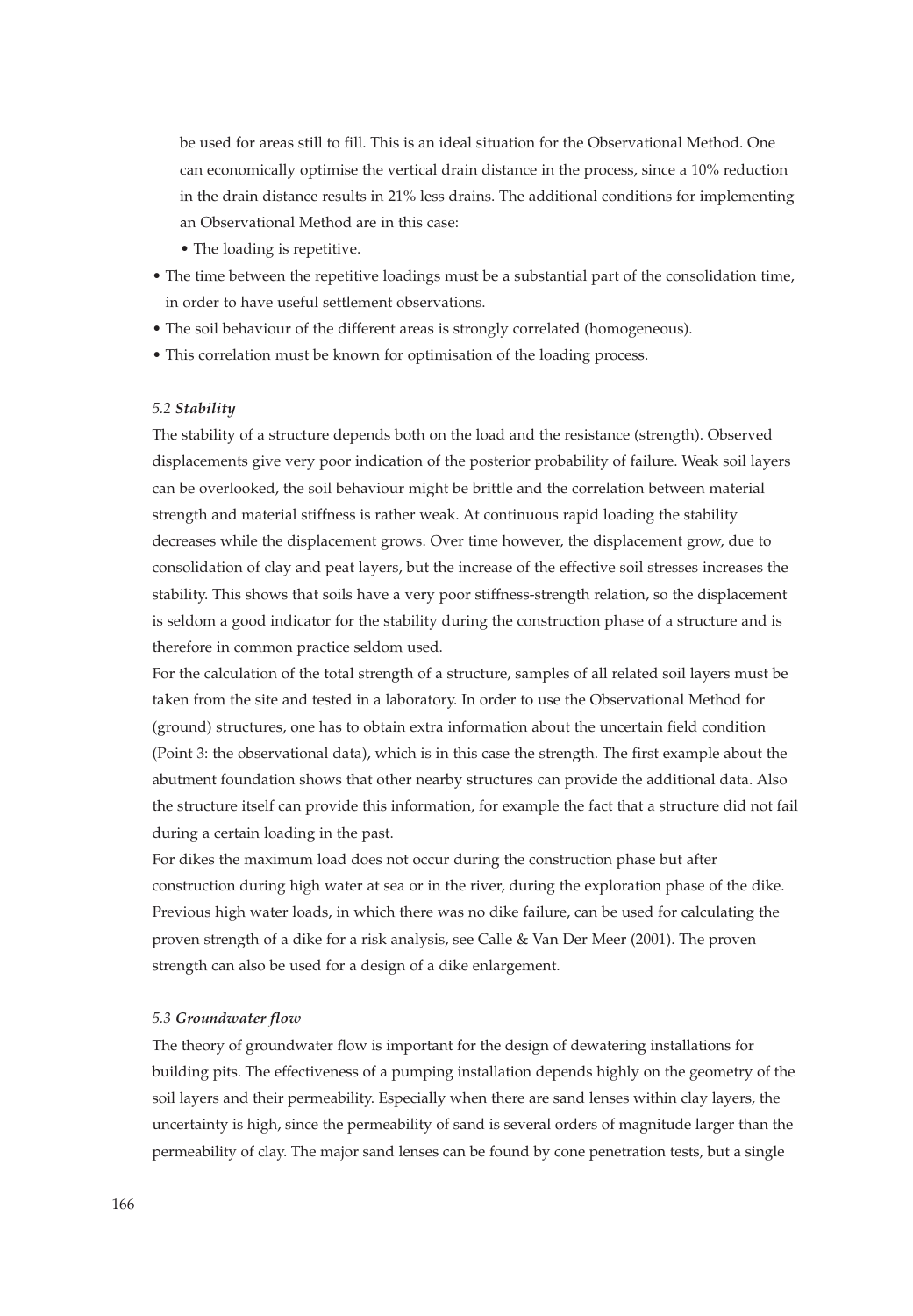dewatering test with pumps and water table gauges is more informative. It can be cheaper and easier than the cone penetration tests too. A small dewatering field test, as a part of a soil investigation, gives enough information for a total design (so, monitoring costs are low). It can also be part of the actual dewatering installation. Dewatering is started with a minimal number of pumps. If the result is disappointing, more pumps can be added. In this way it is a form of Observational Method which is already often used (see for example Roberts and Preene, 1994). In case of a high risk, lack of time (dewatering on critical path) or a high uncertainty (initial site investigation reveals circumstances where a dewatering system cannot be specified in detail), a start with a heavy system is appropriate. If possible some pumps can be removed early. This can be optimised with a financial risk analyses.

## *5.4 Horizontally and vertically loaded piles and pile groups*

For piles we can distinguish Observational Methods for (A) The installation phase, and (B) The loading phase (construction phase of the top structure).

- (A) In the pile installation phase usually many identical piles are installed in the same area. These are driven one by one, so the pile driving can be optimised in the process. If the pile driving shows problems, the pile hammer is adjusted or a different hammer is used. This form of Observational Method is already common practice.
- (B) For the loading phase the Observational Method is in most cases not applicable, since the loading of the piles mostly occurs after installation of the last pile. The installation of extra piles during construction is generally too difficult. One can apply a test load on a few piles, after their installation and before the construction of the top structure. In this way a much better design value for the strength can be obtained. The problem is that a large load has to be installed temporarily to let a pile fail. In normal cases this is more expensive than installing a few extra piles, but in case of a large number of piles this can be financially attractive. This form of Observational Method is also already common practice. The Dutch design code NEN 6740 (Geotechnics: Basic rules and loads, table 3) gives a lower material safety factor for tested geotechnical structures like piles:  $\gamma_{m,b} = 1.25$  instead of 1.40. Besides this, also a gain can be made by obtaining higher failure loads from the tests than calculated. In the Netherlands especially for sands with a high cone penetration resistance (CPT), a profit can be expected, since values of  $q_c > 15$  MPa are not allowed to be used in design, unless test loading has proven the pile resistance (NEN 6743 Geotechnics: Pile foundations, fig. 5). Also in case of a sand layer with only a few weak spots (CPT with low  $q_c$ ) the reality can be less negative than the design rules for piles assume. A good example of test loading is the underpinning of an existing three-storey

underground shopping mall, while a new subway tunnel was to be excavated (see Iwasaki, 1994). The cast-in-place concrete piles, designed as friction piles, were all preloaded. Since the large load (the mall itself) was already above the piles, only a load cell was needed for testing the piles.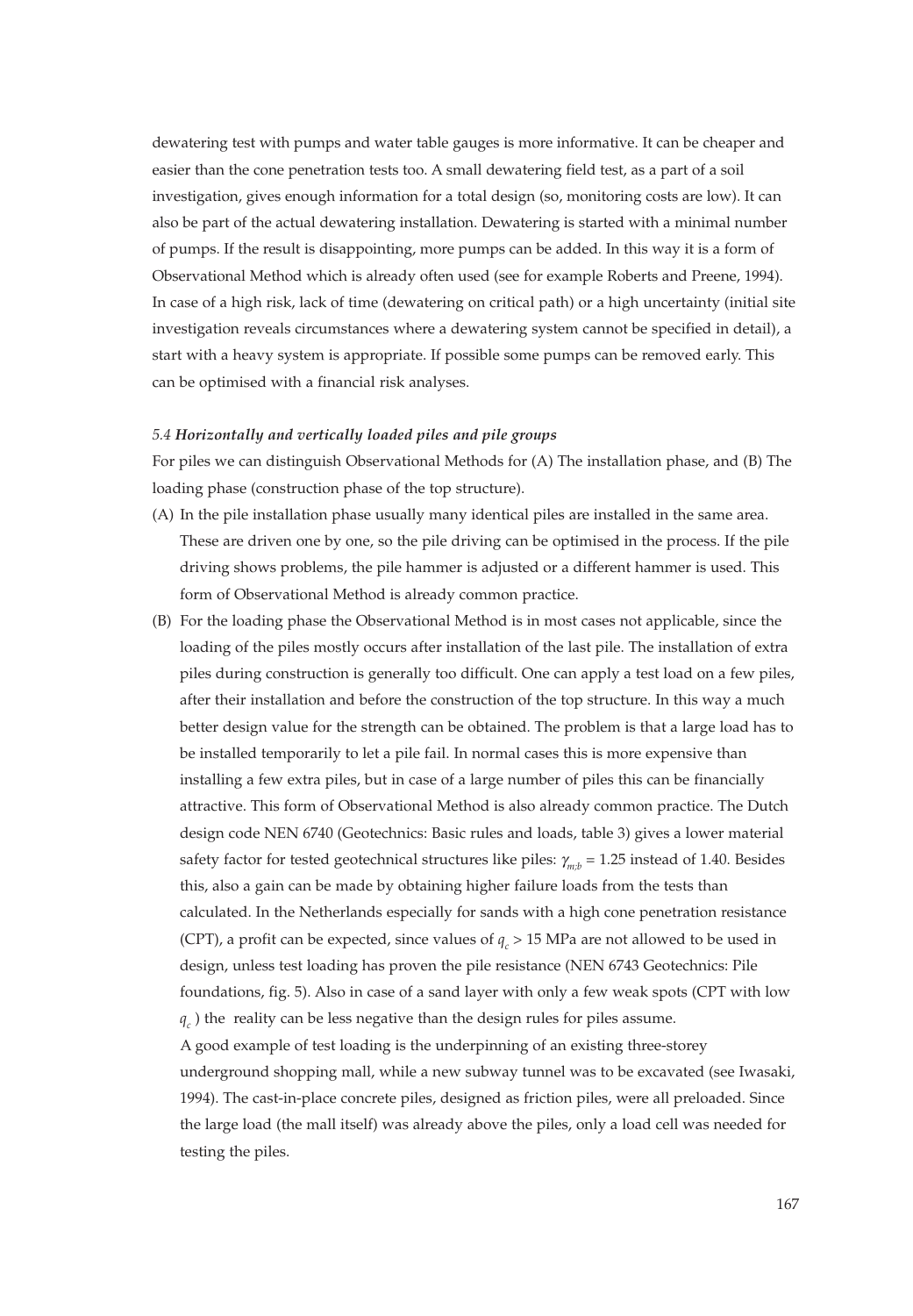## *5.5 Sheet pile walls and diaphragm walls*

In the same way as for piles we can distinguish Observational Methods for sheet pile walls in methods for (A) The installation phase, and (B) The loading (excavation) phase.

- (A) The installation phase for sheet pile walls is the same as for piles. During the installation phase usually many identical sheet piles are installed in the same area. These are driven one by one, so the sheet pile driving can be optimised in the process. This form of Observational Method is already common practice. If the sheet pile driving shows problems, the vibrator or pile hammer is adjusted or a different vibrator or hammer is used.
- (B) For the excavation or loading phase the Observational Method can be used in case repetition is possible. A good example is a long excavation (for example a cut and cover tunnel) with many parts or sections, that are excavated subsequently in rather homogeneous soil conditions. In this case observational data (stresses and displacements) of the first part of the excavation can be used in the design of the following excavation parts. Sometimes the repetition is created by making an additional test excavation first (see Young and Ho, 1994). One has to be prepared for less homogeneous soil conditions though.

For a single excavation there is strictly speaking no repetition. This makes the use of the Observational Method very complex. During excavation and dewatering of the excavation pit the loading is increased step by step and several observations can be made during the construction phases, like:

- 1. Bending of the sheet pile wall (displacement)
- 2. Stresses in the sheet pile wall (strain gauges)
- 3. Stresses in the anchors or struts (strain gauges)

These obtained data can be used in a Bayesian updating (see Ikuta et al, 1994), but this leads seldom to profit, because there are at least five serious problems for single excavations:

- 1. The three characteristics mentioned above (displacement of sheet pile, moment in sheet pile and anchor or strut forces) are highly correlated. This means there is much less data than variables of the different soil parameters, so the observational data can not lead to a more accurate parameter set to improve the predictions of the coming construction phases.
- 2. If there are several soil layers, then excavation of the first phase of a excavation gives extra data about the upper soil layers, but not of the deeper soil layers.
- 3. During the first part of an excavation the soil is mainly behaving elastically, so mainly extra information about the elastic parameters (stiffness) is obtained. However, during the last part of the excavation the soil is behaving more plastically, so extra information about the plastic parameters (strength) is in fact needed.
- 4. The only way to save money is by reducing the number of anchors, struts or their supporting waling beams, since the sheet pile wall is already installed. The reduction can be in horizontal and in vertical direction. An increase of the horizontal distance *l* between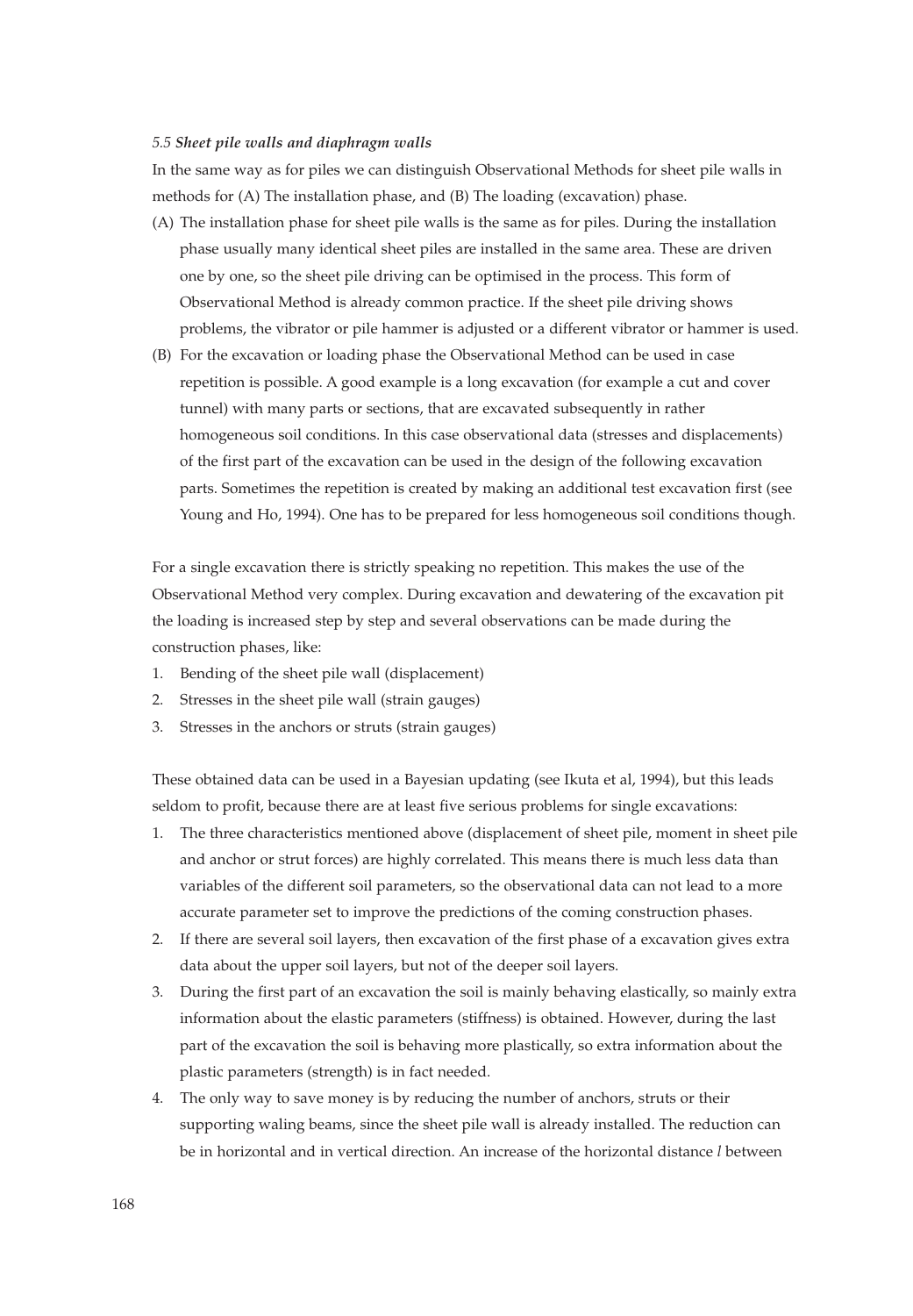the anchors or struts leads to an even larger increase in the bending moment of the waling beams (quadratic relation!), which can be unacceptable, especially when the waling beams have been designed and made already.

5. A reduction in vertical direction sounds more interesting since this does not only reduce anchors or struts, but also gives less hindrance during construction. The problem is however that a reduction from 3 to 2 layers or from 2 to 1 layer of supports causes an increase in the stresses in the sheet pile wall or diaphragm wall, which is in most cases too large.

The first three problems are related to the general condition about the uncertain field condition (Point 3: The observational data). Problem 3 becomes especially clear in cases of a high ground water table. Most excavation pits are in this case made by first excavation and finally dewatering. The active lateral earth pressure coefficient is often low ( $K_a < \frac{1}{3}$ ) while the pore pressure is the same in all directions ( $K<sub>water</sub> = 1$ ). Therefore the relative load on the sheet pile wall after excavation and before dewatering is less than a quarter of the final load:

$$
\frac{\sigma_{\text{hor, exc.}}}{\sigma_{\text{hor, exc.}+\text{dev.}}} = \frac{K_a}{K_a + K_{\text{water}}} < \frac{1}{4} \tag{11}
$$

Because of the non-linear stress-strain behaviour of soil this load after excavation and before dewatering leads to displacements, forces and bending moment of only 10% to 20% of the values of the final phase. This is too small for an accurate extrapolation or Bayesian updating for the final construction phase. This means that the Observational Method is not attractive for most sheet pile wall or diaphragm wall excavations. This explains the statement of Ikuta et all (1994) that the observational data are rarely used to modify the design of subsequent stages of construction. Only very exceptional cases satisfy all conditions mentioned above. One of these is for example an underground construction with a single homogeneous soil layer, with little or no groundwater, supported by horizontal main struts which are supported by smaller diagonal struts (between diaphragm wall and horizontal strut). In this case the diagonal supports can be subject to change on the basis of observational data. See for example the deep basement excavation discussed by Ikuta et all (1994).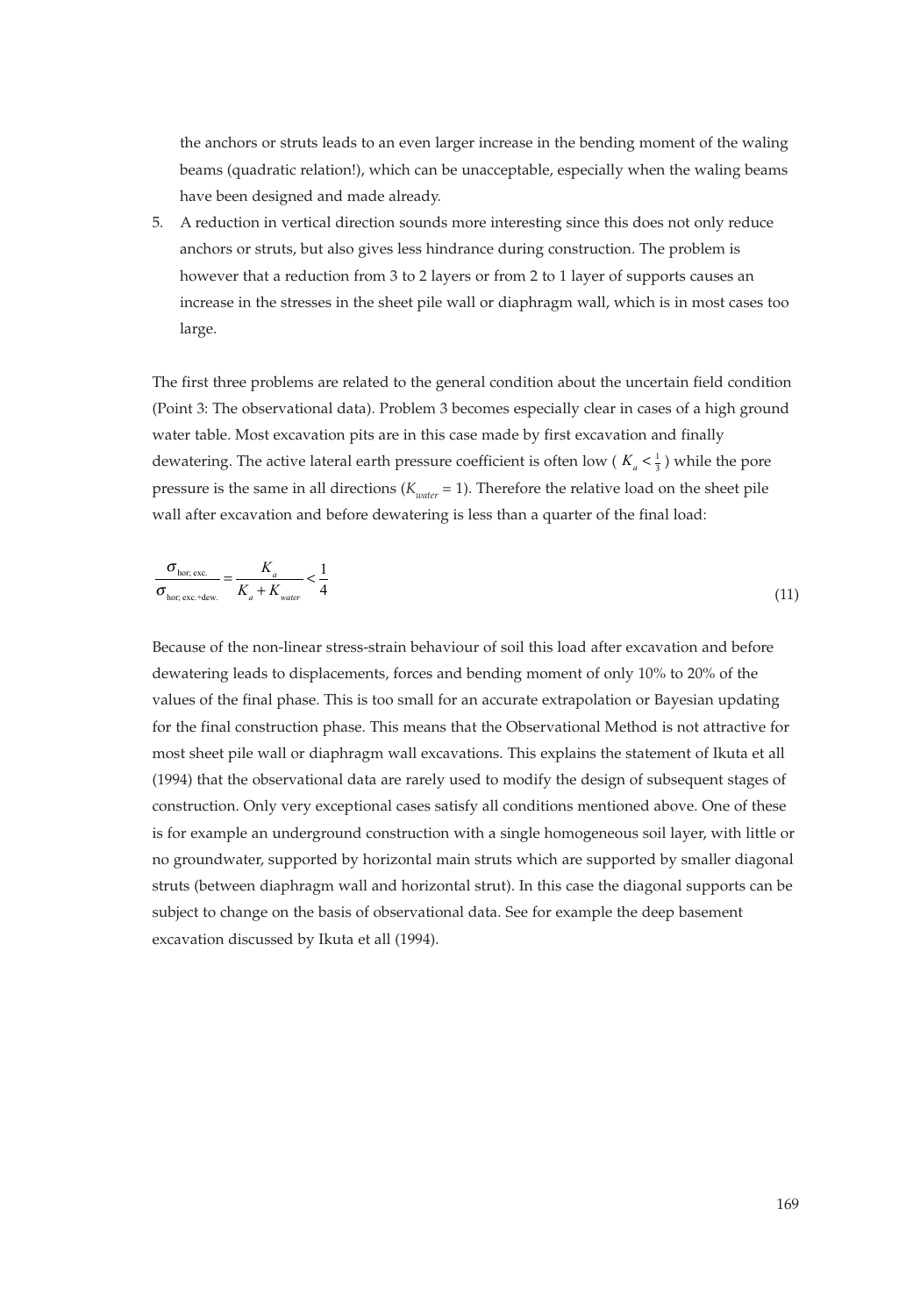# *5.6 Bored Tunnels*

The construction of a bored tunnel in rock with a low permeability (Switzerland) is rather different from a bored tunnel in soft clay or highly permeable sand under the water table (Netherlands).

In the first case very often the New Austrian Tunnelling Method (NATM) is used, which is in fact an Observational Method, since the experience of the previous tunnelling is constantly used for adjusting the process. Already in 1939 the Observational Method led, for the construction of the Chicago Subway, to a reduction of the total settlement of the centre of the street from 9 inch to 3 inch (Peck 2001). The use of this method is correct as long as the load is not changing too fast in the process (depth of tunnel and rock weight) and the strength of the rock is relatively constant. Therefore one should be careful with the NATM in a city, since the load (for example a truck or a bus) can change relatively fast, which can lead to a sudden failure (see figure 5). Then the NATM does not satisfy general conditions 3 and 4 (clear observational data / brittle behaviour) and condition 8 (enough response time). In case of a combination of soft soils (sand and clay) and a high water table, an open method as the NATM is very difficult, because the soil has to be supported during construction and the working area should be free of groundwater. Freezing is a possibility but mostly waterproof methods with tunnel boring machines and elements for the tunnel lining are used. Since the elements for the tunnel lining are prefabricated, only two types of cases remain useful for the Observational Method:

- 1. The adjustment of the tunnel boring machine in the process, to optimise the boring speed, for example by altering the cutter teeth at the front, the bore front supporting pressure, the bentonite supporting mixture at the front (only for slurry shield machines) or by using the overcutters (increasing diameter).
- 2. The control of deformations with compensation grouting to limit settlements. For example the new tunnels under Waterloo Station in London (see Harris et all, 1994) or the new tunnel under the Mansion House in London (see Powderham, 1994).

Both cases are common practice.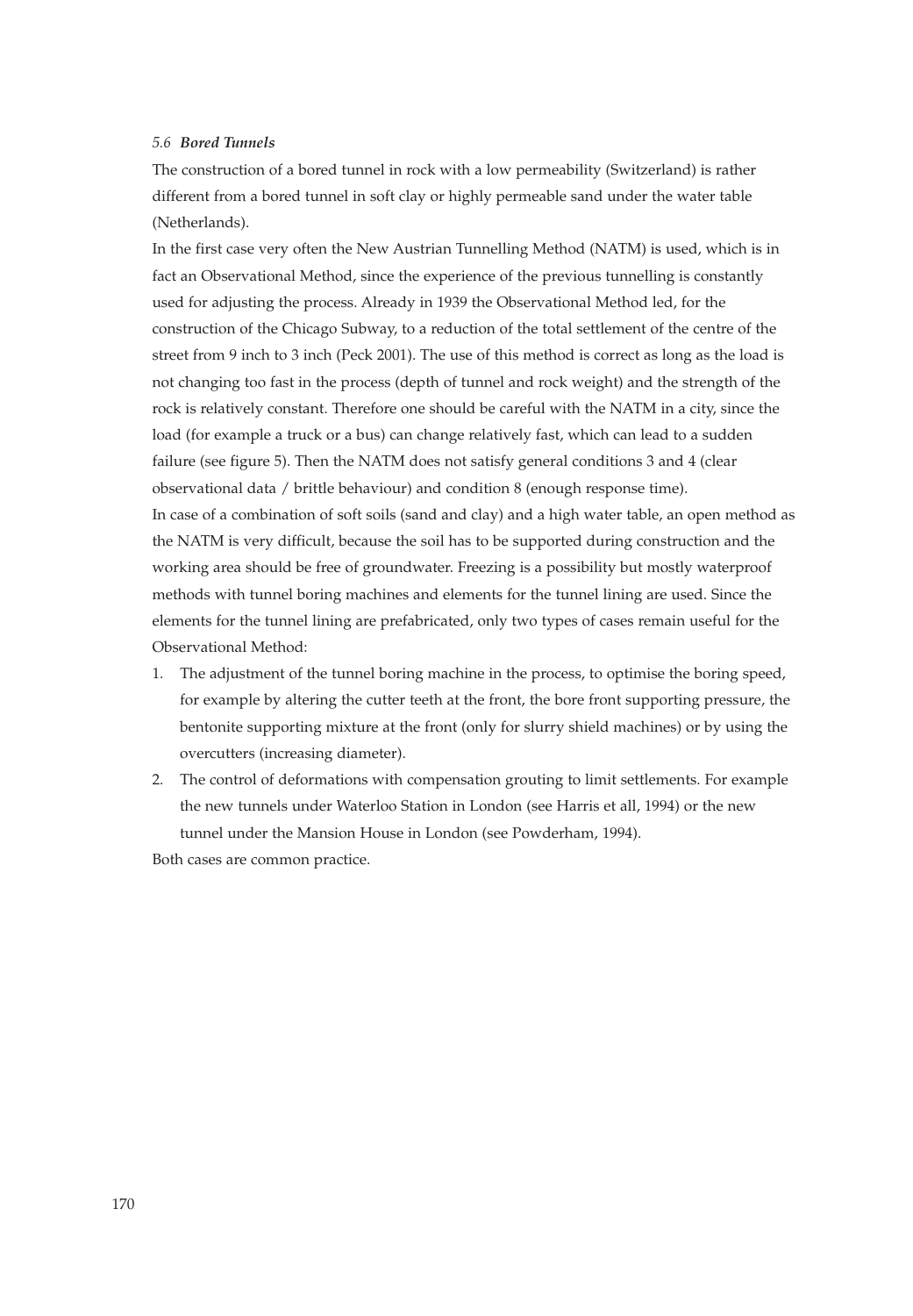

*Figure 5. Bus waiting above a metro tunnel face, München 1997 (T&T International)*

# **6. Conclusions**

Information observed during construction can be used to optimise the remaining part of the construction or structure. This procedure is indicated as the Observational Method. In this article ten general conditions are named for the implementation of this Observational Method in geotechnical engineering. The most difficult condition to fulfil is that the uncertain field condition (the observational data) must be somehow observable during construction. A strongly reduced probability of failure can only be achieved by a strong correlation between the parameter which determines the probability of failure and the parameter determined by the observational data. In other words observed deformation data will be in most cases insufficient for reducing the probability of failure caused by a lack of strength and strength data will be insufficient for reducing the probability of failure caused by a lack of stiffness. If a project fulfils all general conditions mentioned in this article, a financial risk analysis is necessary to find out if the Observational Method is profitable.

Two examples are given to show that the Preposterior Bayesian Analysis is useful in the implementation of the Observational Method. The success of implementation varies strongly per geotechnical discipline. Especially situations with a large number of repetitions are suitable for the Observational Method. For instance optimising the drain distance during a large land reclamation, optimising pile or sheet pile installations and optimising compensation grouting for bored tunnels. Most of these cases are already informally implemented in daily practice.